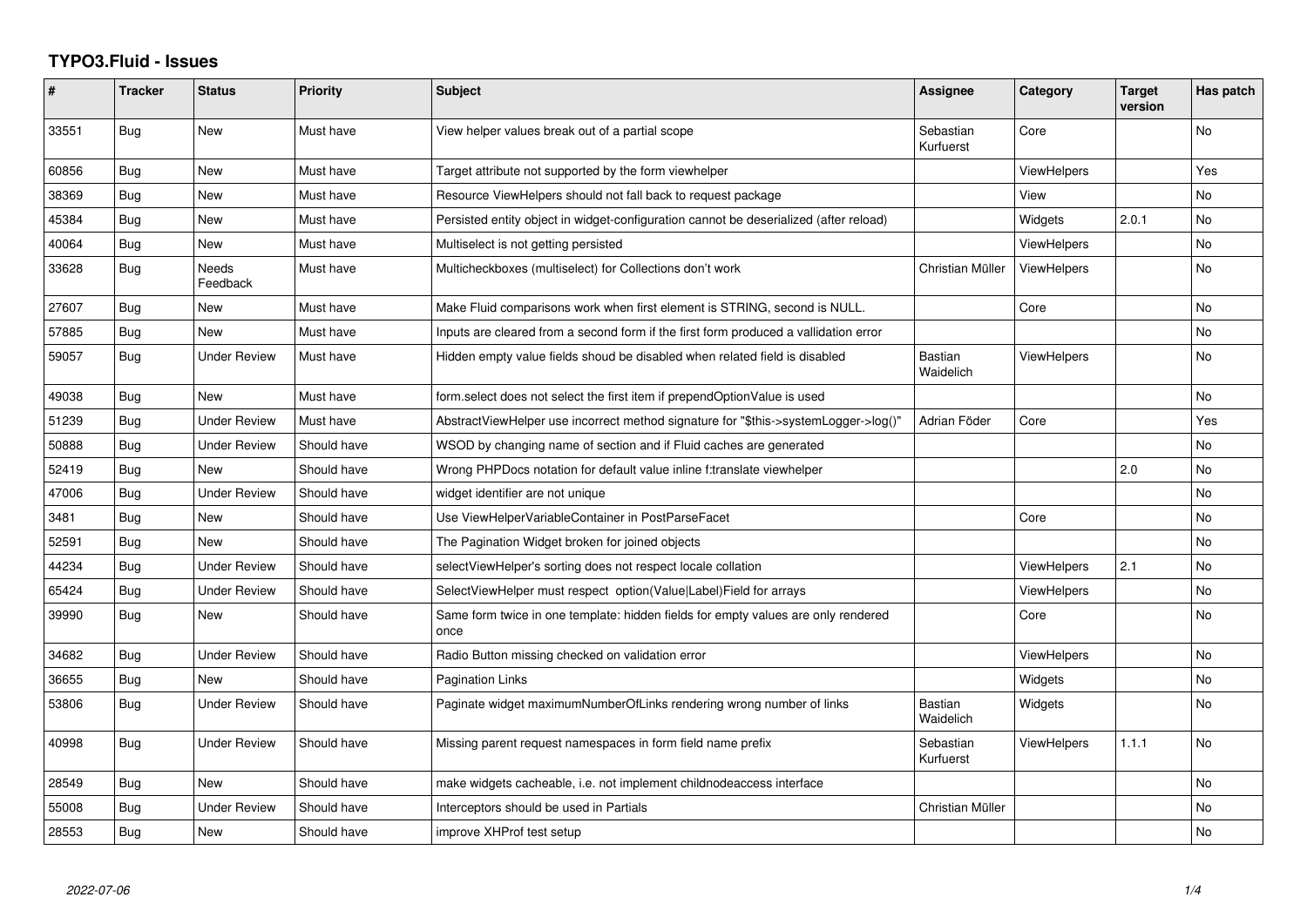| #     | <b>Tracker</b> | <b>Status</b>       | <b>Priority</b> | Subject                                                                                                     | <b>Assignee</b>             | Category           | <b>Target</b><br>version | Has patch |
|-------|----------------|---------------------|-----------------|-------------------------------------------------------------------------------------------------------------|-----------------------------|--------------------|--------------------------|-----------|
| 58862 | Bug            | Needs<br>Feedback   | Should have     | FormViewHelper doesn't accept NULL as value for \$arguments                                                 | <b>Bastian</b><br>Waidelich | ViewHelpers        |                          | Yes       |
| 58983 | Bug            | New                 | Should have     | format.date does not respect linebreaks and throws exception                                                |                             |                    |                          | No        |
| 8648  | Bug            | New                 | Should have     | format.crop ViewHelper should support all features of the crop stdWrap function                             |                             | <b>ViewHelpers</b> |                          | <b>No</b> |
| 37619 | Bug            | New                 | Should have     | Fatal Error when using variable in name attribute of Section ViewHelper                                     |                             | <b>ViewHelpers</b> |                          | No        |
| 58921 | Bug            | New                 | Should have     | f:form.* VHs crash if NOT inside f:form but followed by f:form                                              |                             |                    |                          | No        |
| 49600 | Bug            | New                 | Should have     | f:form tag shown as a HTML on frontend                                                                      |                             | ViewHelpers        |                          | No        |
| 52536 | Bug            | <b>Under Review</b> | Should have     | Errorclass not set if no property-attribute set                                                             |                             |                    |                          |           |
| 13045 | Bug            | New                 | Should have     | Entity decode of strings are different between if-conditions and output of variable                         |                             |                    |                          |           |
| 46289 | Bug            | Needs<br>Feedback   | Should have     | Enable Escaping Interceptor in XML request format                                                           |                             | View               | 2.0.1                    | No        |
| 54284 | Bug            | New                 | Should have     | Default Option for Switch/Case VH                                                                           |                             | ViewHelpers        |                          | No        |
| 30937 | Bug            | New                 | Should have     | CropViewHelper stringToTruncate can't be supplied so it can't be easily extended                            |                             | ViewHelpers        |                          | Yes       |
| 36662 | Bug            | Needs<br>Feedback   | Should have     | Checked state isn't always correct when property is collection                                              | Kevin Ulrich<br>Moschallski | ViewHelpers        | 1.1.1                    | No        |
| 12863 | Bug            | New                 | Should have     | Attributes of a viewhelper can't contain a '-'                                                              | Sebastian<br>Kurfuerst      | Core               |                          | No        |
| 28552 | Bug            | New                 | Should have     | (v5) write ViewHelper test for compiled run; adjust functional test to do two passes<br>(uncached & cached) |                             |                    |                          | No        |
| 28550 | Bug            | New                 | Should have     | (v4) make widgets cacheable, i.e. not implement childnodeaccess interface                                   |                             |                    |                          | No        |
| 28554 | Bug            | New                 | Should have     | (v4) implement feature flag to disable caching                                                              |                             |                    |                          | No        |
| 28551 | Bug            | Accepted            | Should have     | (v4) backport VHTest                                                                                        | Sebastian<br>Kurfuerst      |                    |                          | No        |
| 51100 | Feature        | New                 | Must have       | Links with absolute URI should have the option of URI Scheme                                                |                             | ViewHelpers        |                          | No        |
| 51277 | Feature        | New                 | Should have     | ViewHelper context should be aware of actual file occurrence                                                |                             |                    |                          | No        |
| 9514  | Feature        | New                 | Should have     | Support explicit Array Arguments for ViewHelpers                                                            |                             |                    |                          |           |
| 49756 | Feature        | <b>Under Review</b> | Should have     | Select values by array key in checkbox viewhelper                                                           |                             |                    |                          | No        |
| 33215 | Feature        | New                 | Should have     | RFC: Dynamic values in ObjectAccess paths                                                                   |                             |                    |                          | No        |
| 39936 | Feature        | New                 | Should have     | registerTagAttribute should handle default values                                                           |                             | ViewHelpers        |                          | No        |
| 60271 | Feature        | New                 | Should have     | Paginate viewhelper, should also support arrays                                                             |                             |                    |                          | No        |
| 5933  | Feature        | Accepted            | Should have     | Optional section rendering                                                                                  | Sebastian<br>Kurfuerst      | ViewHelpers        |                          | No        |
| 42397 | Feature        | New                 | Should have     | Missing viewhelper for general links                                                                        |                             |                    |                          | No        |
| 33394 | Feature        | Needs<br>Feedback   | Should have     | Logical expression parser for BooleanNode                                                                   | <b>Tobias Liebig</b>        | Core               |                          | No        |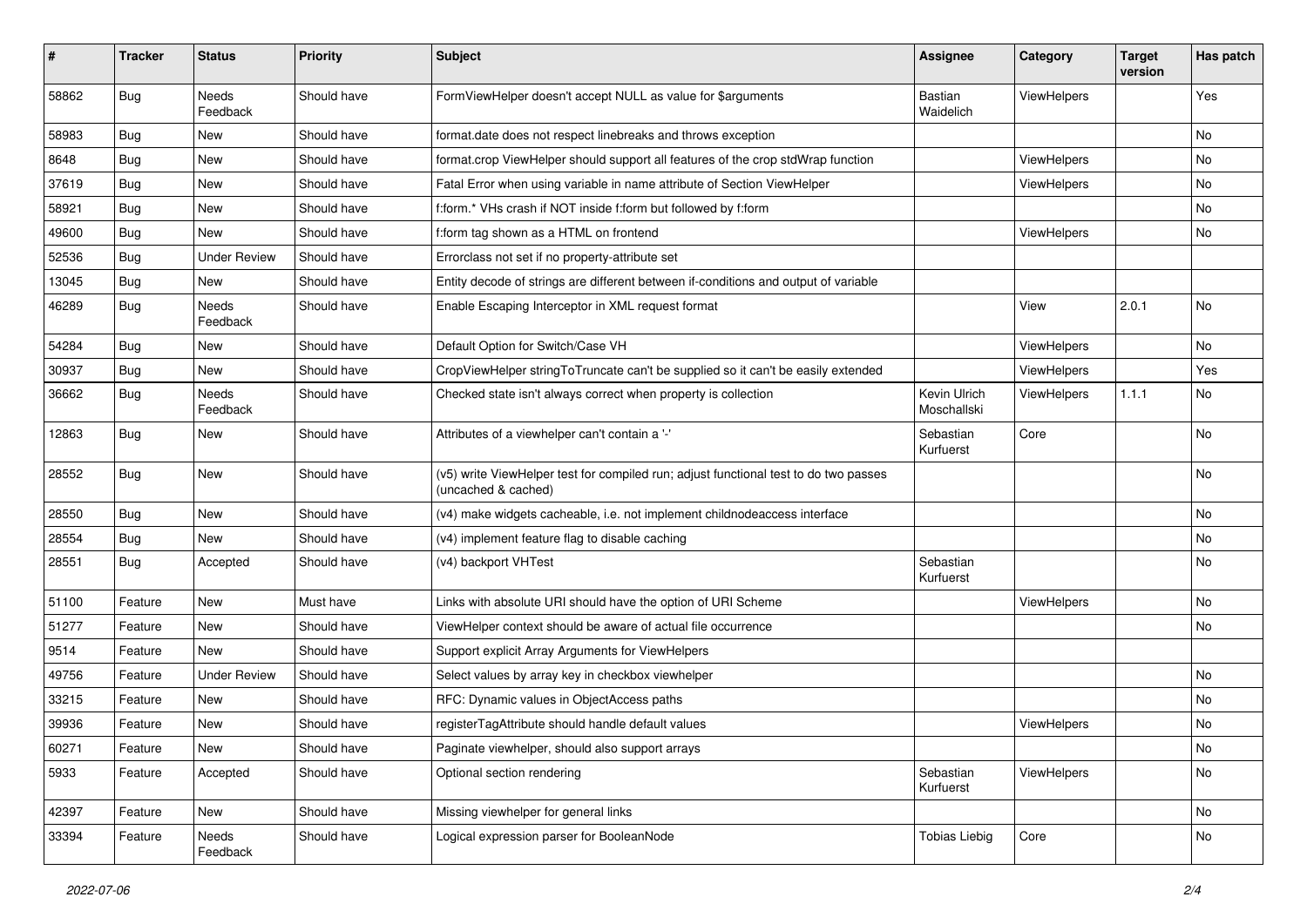| ∦     | <b>Tracker</b> | <b>Status</b>            | <b>Priority</b> | <b>Subject</b>                                                                                         | <b>Assignee</b>        | Category    | <b>Target</b><br>version | Has patch |
|-------|----------------|--------------------------|-----------------|--------------------------------------------------------------------------------------------------------|------------------------|-------------|--------------------------|-----------|
| 37095 | Feature        | New                      | Should have     | It should be possible to set a different template on a Fluid TemplateView inside an<br>action          | Christopher<br>Hlubek  |             |                          | No        |
| 4704  | Feature        | New                      | Should have     | Improve parsing exception messages                                                                     |                        | Core        |                          |           |
| 31955 | Feature        | <b>New</b>               | Should have     | f:uri.widget                                                                                           |                        | Widgets     |                          | No        |
| 45153 | Feature        | New                      | Should have     | f:be.menus.actionMenuItem - Detection of the current select option is insufficient                     |                        |             |                          | No        |
| 45345 | Feature        | <b>Needs</b><br>Feedback | Should have     | Easy to use comments for fluid that won't show in output                                               |                        |             |                          |           |
| 52640 | Feature        | <b>Under Review</b>      | Should have     | Create an UnlessViewHelper as opposite to the IfViewHelper                                             | <b>Marc Neuhaus</b>    |             |                          | No.       |
| 38130 | Feature        | New                      | Should have     | Checkboxes and multiple select fields should have an assignable default value                          |                        |             |                          | No        |
| 3291  | Feature        | Needs<br>Feedback        | Should have     | Cacheable viewhelpers                                                                                  |                        |             |                          | No        |
| 46545 | Feature        | New                      | Should have     | Better support for arrays in options of SelectViewHelper                                               |                        |             |                          | No        |
| 36410 | Feature        | New                      | Should have     | Allow templates to send arguments back to layout                                                       |                        | ViewHelpers |                          | No        |
| 43346 | Feature        | <b>Under Review</b>      | Should have     | Allow property mapping configuration via template                                                      | Karsten<br>Dambekalns  | ViewHelpers | 2.1                      | No        |
| 40081 | Feature        | <b>New</b>               | Should have     | Allow assigned variables as keys in arrays                                                             |                        |             |                          | No.       |
| 60003 | Feature        | New                      | Should have     | Add required-Attribute to f:form.password                                                              |                        | ViewHelpers |                          | No        |
| 46257 | Feature        | <b>Under Review</b>      | Should have     | Add escape sequence support for Fluid                                                                  |                        | Core        |                          | No        |
| 8989  | Feature        | Needs<br>Feedback        | Could have      | Search path for fluid template files                                                                   |                        | View        |                          | No        |
| 36559 | Feature        | New                      | Could have      | New widget progress bar                                                                                |                        |             |                          | Yes       |
| 30555 | Feature        | <b>New</b>               | Could have      | Make TagBuilder more extensible                                                                        |                        | Core        |                          | No        |
| 9005  | Feature        | Accepted                 | Could have      | Fluid Template Analyzer (FTA)                                                                          | Sebastian<br>Kurfuerst |             |                          |           |
| 10472 | Feature        | New                      | Could have      | Fluid Standalone distribution                                                                          |                        | Core        |                          | No        |
| 62346 | Feature        | New                      | Could have      | f:comment should have high precende                                                                    |                        | Core        | 3.x                      | No        |
| 1907  | Feature        | New                      | Could have      | Default values for view helpers based on context                                                       |                        | Core        |                          |           |
| 3725  | Feature        | New                      | Could have      | <b>CSS Engine</b>                                                                                      | Christian Müller       | ViewHelpers |                          | <b>No</b> |
| 7608  | Feature        | New                      | Could have      | Configurable shorthand/object accessor delimiters                                                      |                        | Core        |                          | Yes       |
| 60181 | Feature        | New                      | Could have      | Caching mechanism for Fluid Views/Templates                                                            |                        | View        |                          | No        |
| 48355 | Feature        | New                      | Could have      | Assign output of viewhelper to template variable for further processing.                               |                        |             |                          |           |
| 5636  | Task           | <b>Under Review</b>      | Must have       | Form RadioViewHelper and CheckBoxViewHelper miss check for existing object<br>before it is accessed.   |                        |             |                          | No        |
| 10911 | Task           | New                      | Should have     | Tx Fluid ViewHelpers Form AbstractFormViewHelper->renderHiddenIdentityField<br>should be more reliable |                        | ViewHelpers |                          | No        |